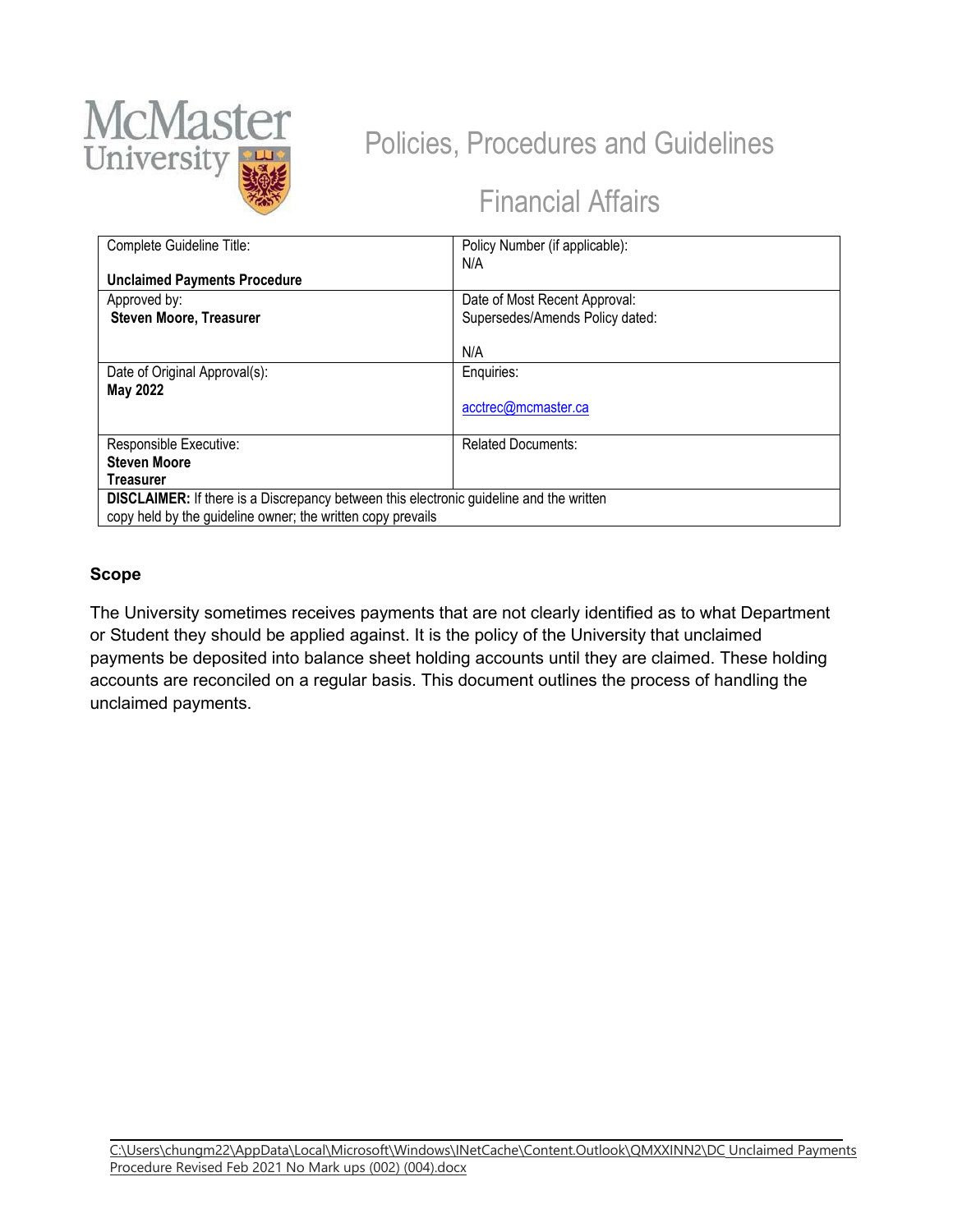# **Process for handling payments in Mosaic Finance Cashiering Module**

#### **Incoming payments:**

The Accounts Receivable (AR) department, daily reviews the Bank statements for the two CIBC deposit accounts daily. This is the responsibility of the AR Financial Coordinators.

The CIBC bank statements provide the information on the incoming payments and should provide the information needed to deposit the payments into the correct chart field. When complete information is present the AR Financial Coordinator will post the transaction in Mosaic.

#### When information is not provided for the incoming payments:

- 1. The AR Financial Coordinator will check the AR email box [acctrec@mcmaster.ca](mailto:acctrec@mcmaster.ca) and the [macpay@mcmaster.ca](mailto:macpay@mcmaster.ca) to find out if there has been any communication advising of; the expected payment, from which company, the amount and what chartfield it should be used to post the transaction in Mosaic. If provided the transaction is completed.
- 2. If there is no email advising of the expected payment, the AR Financial Coordinator emails the main contacts in larger departments (i.e. Health Science Finance, Research Finance) advising that funds have been received and asking if this is something that they are expecting. If yes, and we are provided the chartfield via email response, the transaction is then processed.
- 3. When payments come through and are identified as **Student payments** (i.e.: Student ID# provided), the payment is then transferred via a group post onto the Student Account.
- 4. On a monthly basis the Financial Coordinator in Financial Reporting reconciles the CIBC Bank to GL (100005) and advises AR of any discrepancies. (Same process/different bank account and GL chart field for US deposits.)
- 5. If the payment is not claimed by the end of the month the funds are deposited to the AR Unclaimed account (#20-200040). The unclaimed payment is recorded on the Tracking Log which is saved MacDrive and Mosaic.
- 6. The complete list of outstanding unclaimed payments (including cheques) is available in Mosaic, Mosaic News.

#### **Process to claim payments:**

- 1. Departments looking for payments contact the AR Financial Coordinator via email at [acctrec.mcmaster.ca or macpay@mcmaster.ca.](mailto:acctrec.mcmaster.caormacpay@mcmaster.ca) The email should contain the amount of the payment, the company that issued the payment and instruction for what chart field the payment should be deposited into. The department should also provide further proof of payment such as an invoice or email from the company.
- 2. The AR Financial Coordinator will look in the Tracking log for the payment.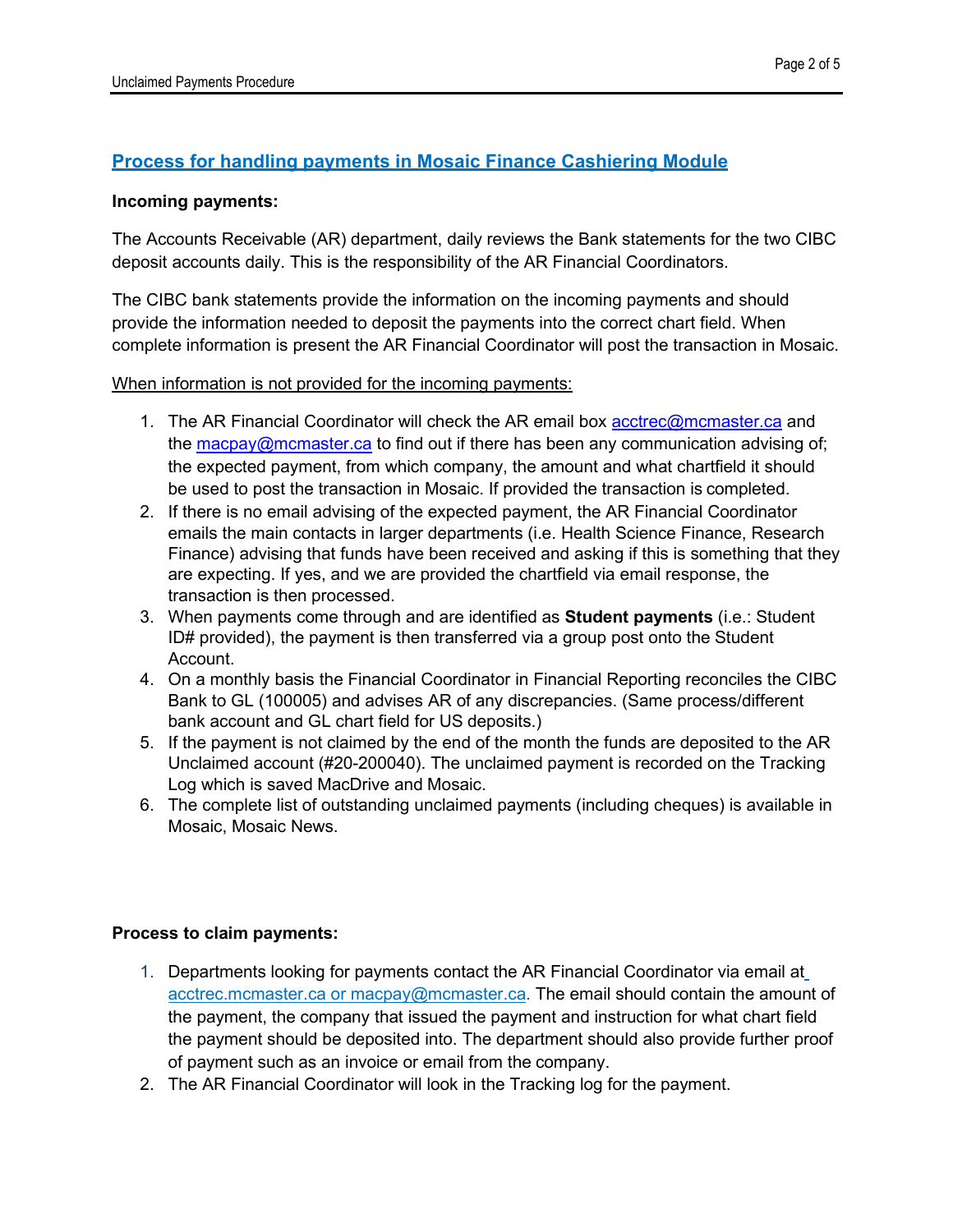- 3. If confirmed as a "claimed" payment the AR Financial Coordinator creates a Journal Entry to transfer the funds from account #20-200040 to the chart field provided.
- 4. Once the Journal Entry is complete, the AR Financial Coordinator notifies the department of the Journal Entry number.
- 5. AR Financial Coordinator updates the Tracking Log with; the Department that claimed the Funds, Date, Journal Entry # of the transfer.
- 6. Backup is attached to the journal entry in Mosaic.

Note: Payments are not assigned to departments without documented information from the department claiming the payment.

If a "Student" payment is claimed from Account 200040, a direct Group Post is completed to transfer the payment onto the Student Account.

### **Reconciliation of Account 200040**

- 1. The reconciliation of Account 200040 is the responsibility of the AR Financial Coordinator.
- 2. The process is started by bringing forward the previous months' spreadsheet containing the unclaimed payments and an opening balance.
- 3. A query is created from the GL containing all activity in the month being reconciled.
- 4. An excel match is completed to find any corresponding transactions.
- 5. The matched transactions are removed from the main reconciliation spreadsheet and saved in a separate tab.
- 6. A month end balance and summary are created and balance to trial balance.

### **Write-offs of Account 200040**

At Fiscal yearend, the AR Financial Coordinator evaluates the account for writing off aged payments. A report is created with the following criteria:

- Less than  $$15,000 2$  years
- Greater \$15,001 3 years
- Government payments never written off

Once completed by the AR Financial Coordinator, the write off report is provided to the Treasurer for approval.

When approval is received, the amount is written-off to chart field **# 20-460000-10371-30000**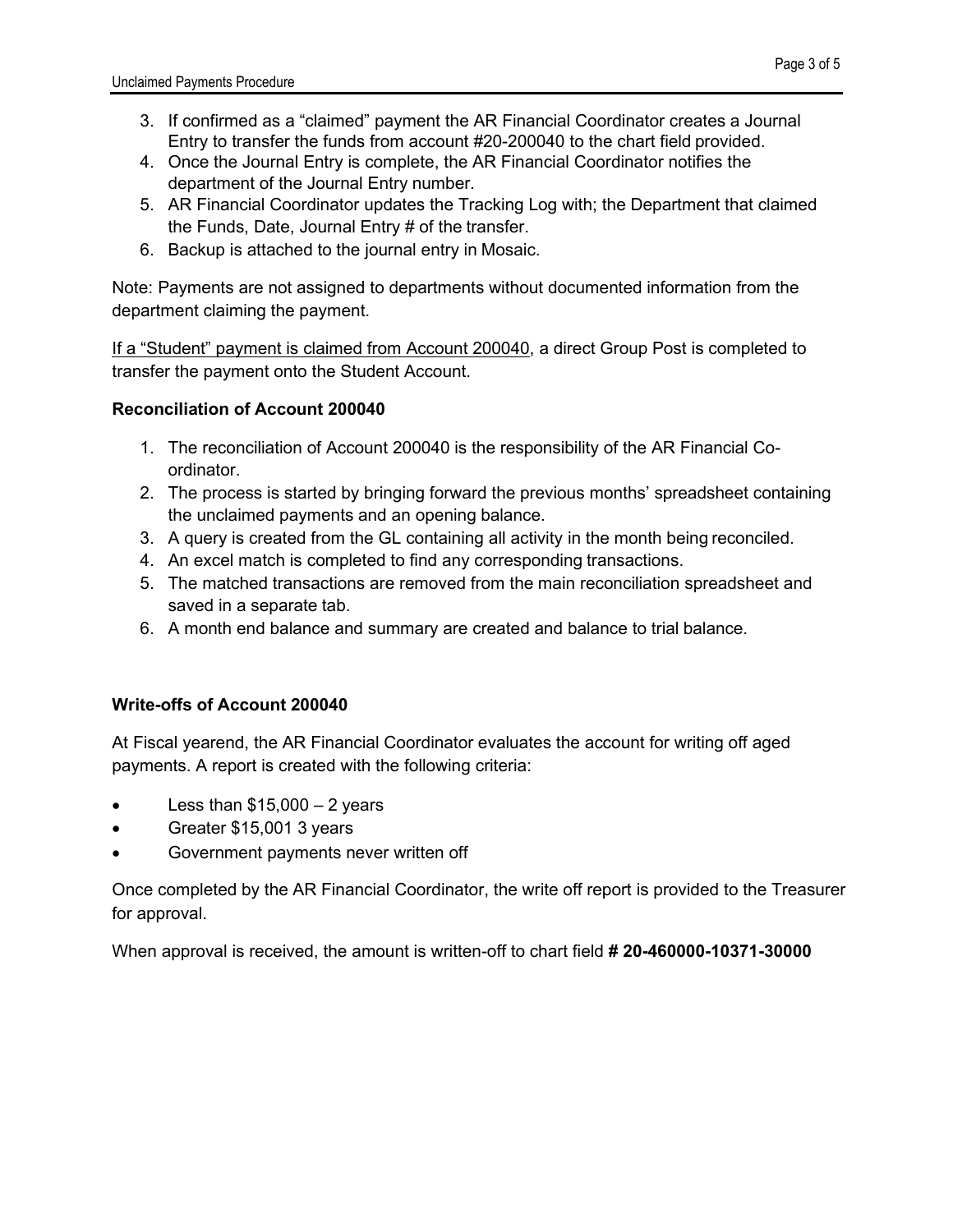## **Process for handling payments in Mosaic Student Campus Solution (CS) Module**

### **Incoming payments**

- 1. AR (AR), daily reviews the Bank statements for the two CIBC Student deposit accounts. This is the responsibility of both AR
- 2. EFT Student payments are processed via a nightly batch job onto the Students' Accounts. The AR Systems team ensures the batch files process correctly.
- 3. All other payments and/or adjustments such as: wire transfers, are deposited manually via a Group Post by the AR Financial Coordinator.
- 4. GL bank account 100012 and 100013 is reconciled by the Financial Coordinator monthly.
- 5. Bi-weekly the AR Financial Coordinator work jointly to rectify any reconciliation issues in an effort to assign the unclaimed payments to the correct students' accounts.

### **Reconciliation of Account 200050**

- 1. The reconciliation of Account 200050 is the responsibility of the AR Financial Coordinator.
- 2. The process is started by bringing forward the previous months' spreadsheet containing the unclaimed payments and an opening balance.
- 3. A query is created from the GL containing all activity in the month being reconciled.
- 4. An excel match is completed to find any corresponding transactions.
- 5. The matched transactions are removed from the main reconciliation spreadsheet and saved in a separate tab.

A month end balance and summary are created and balance to trial balance.

### **Process to claim payments:**

- 1. When Students report that they have made a payment and supply details on the payment (how, where, amount, date) an investigation begins.
- 2. The AR Financial Coordinator will search in the following accounts:
	- i. #20-200050
	- ii. #20-200040
- 3. If found the AR Financial Coordinator will create a Group post and transfer the payment to the Students Account.

Payments without deposit details are held in accounts. At the end of the fiscal year, any payments that are not claimed, are transferred as per the Manager, AR, to the CS Unclaimed account (#20-200050).